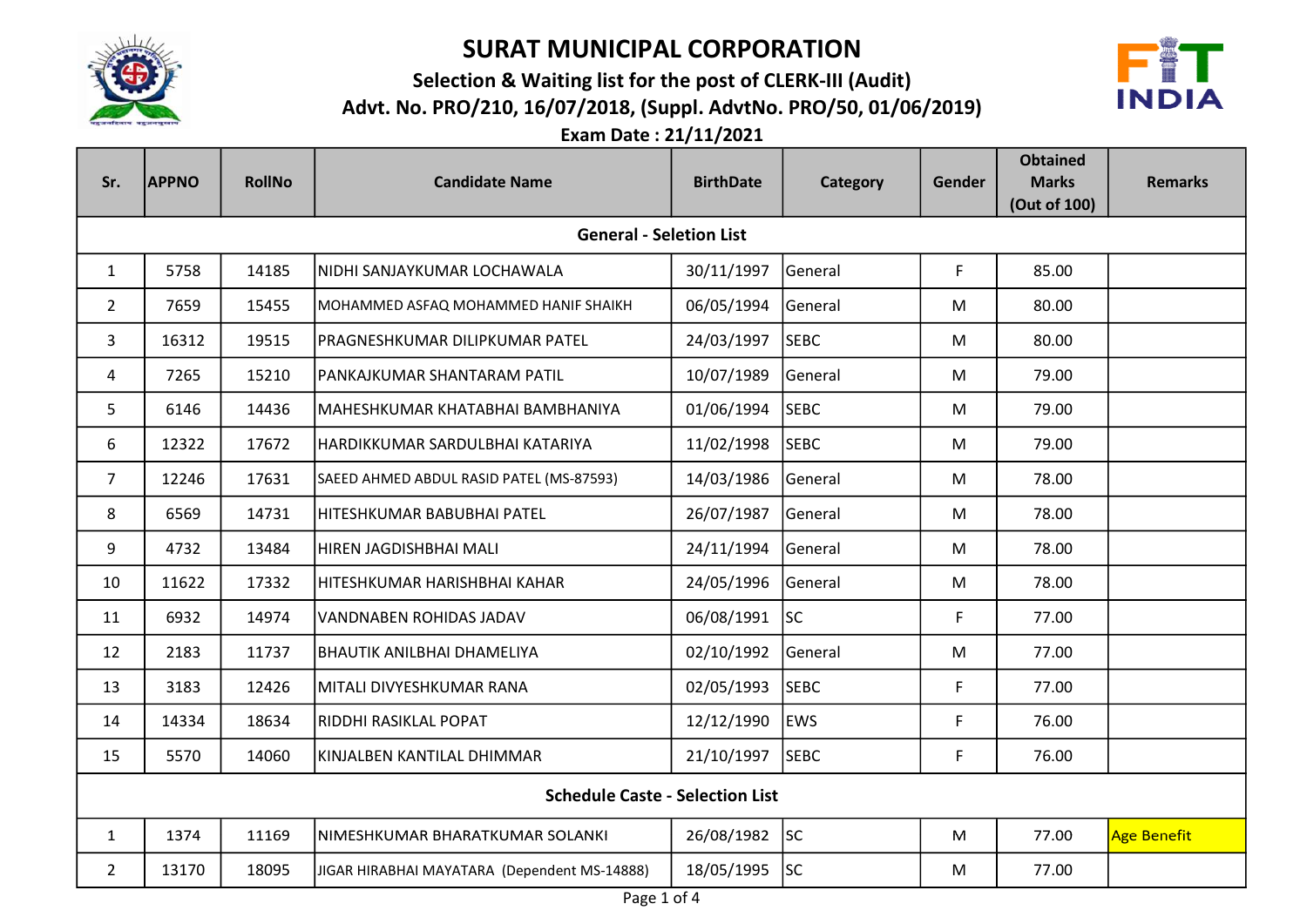

### Selection & Waiting list for the post of CLERK-III (Audit) Advt. No. PRO/210, 16/07/2018, (Suppl. AdvtNo. PRO/50, 01/06/2019)



| Sr.                                    | <b>APPNO</b> | <b>RollNo</b> | <b>Candidate Name</b>                 | <b>BirthDate</b> | <b>Category</b> | Gender | <b>Obtained</b><br><b>Marks</b> | <b>Remarks</b>     |  |
|----------------------------------------|--------------|---------------|---------------------------------------|------------------|-----------------|--------|---------------------------------|--------------------|--|
|                                        |              |               |                                       |                  |                 |        | (Out of 100)                    |                    |  |
| <b>Schedule Tribe - Selection List</b> |              |               |                                       |                  |                 |        |                                 |                    |  |
| 1                                      | 13226        | 18124         | HEBRUNBHAI MOVALIYABHAI GAMIT         | 03/06/1987       | <b>ST</b>       | M      | 71.00                           |                    |  |
| $\overline{2}$                         | 1310         | 11133         | KHUSHBUBEN KISHORBHAI PATEL           | 17/07/1992       | <b>ST</b>       | F      | 70.00                           |                    |  |
| 3                                      | 3286         | 12492         | SEJALBEN VIJAYBHAI BHAGAT             | 04/11/1992       | <b>ST</b>       | F      | 68.00                           |                    |  |
| 4                                      | 15524        | 19167         | İRAHULKUMAR JERAMBHAI PATEL           | 25/07/1996       | <b>ST</b>       | M      | 68.00                           |                    |  |
| <b>SEBC</b> - Selection List           |              |               |                                       |                  |                 |        |                                 |                    |  |
| $\mathbf{1}$                           | 5829         | 14234         | CHINTANKUMAR JASHVANTBHAI PATEL       | 28/02/1990       | <b>SEBC</b>     | M      | 76.00                           |                    |  |
| $\overline{2}$                         | 1567         | 11321         | JAYSUKH HARISHBHAI MISTRY             | 30/04/1997       | <b>SEBC</b>     | M      | 76.00                           |                    |  |
| 3                                      | 2570         | 12010         | KAMLESHKUMAR PANCHABHAI RABARI        | 03/05/1993       | <b>SEBC</b>     | M      | 75.00                           |                    |  |
| 4                                      | 4787         | 13523         | SHAILESHBHAI RENUBHAI PATEL           | 23/01/1996       | <b>SEBC</b>     | M      | 75.00                           |                    |  |
| 5                                      | 2424         | 11906         | IHEMENDRAKUMAR PRAVINCHANDRA KANTWALA | 28/08/1986       | <b>SEBC</b>     | M      | 74.00                           |                    |  |
| 6                                      | 11946        | 17476         | YAGNESHKUMAR RAMESHBHAI PATEL         | 05/08/1987       | <b>SEBC</b>     | M      | 73.00                           |                    |  |
| $\overline{7}$                         | 7348         | 15253         | HARSHABEN NARANBHAI PRAJAPATI         | 02/03/1996       | <b>SEBC</b>     | F      | 72.00                           |                    |  |
| 8                                      | 16327        | 19524         | EKTA CHETANKUMAR SARVAIYA             | 25/06/1992       | <b>SEBC</b>     | F      | 71.00                           |                    |  |
| <b>E W S - Selection List</b>          |              |               |                                       |                  |                 |        |                                 |                    |  |
| $\mathbf{1}$                           | 13033        | 18021         | AFZALHUSEN ZAINULABEDDIN SAIYAD       | 21/12/1981       | <b>EWS</b>      | M      | 76.00                           | <b>Age Benefit</b> |  |
| $\overline{2}$                         | 18869        | 20606         | ANILKUMAR HARDASBHAI KHUNT            | 17/11/1989       | <b>EWS</b>      | M      | 75.00                           |                    |  |
| 3                                      | 15490        | 19154         | INIKITABEN PARESHBHAI PATEL           | 17/01/1996       | <b>EWS</b>      | F      | 68.00                           |                    |  |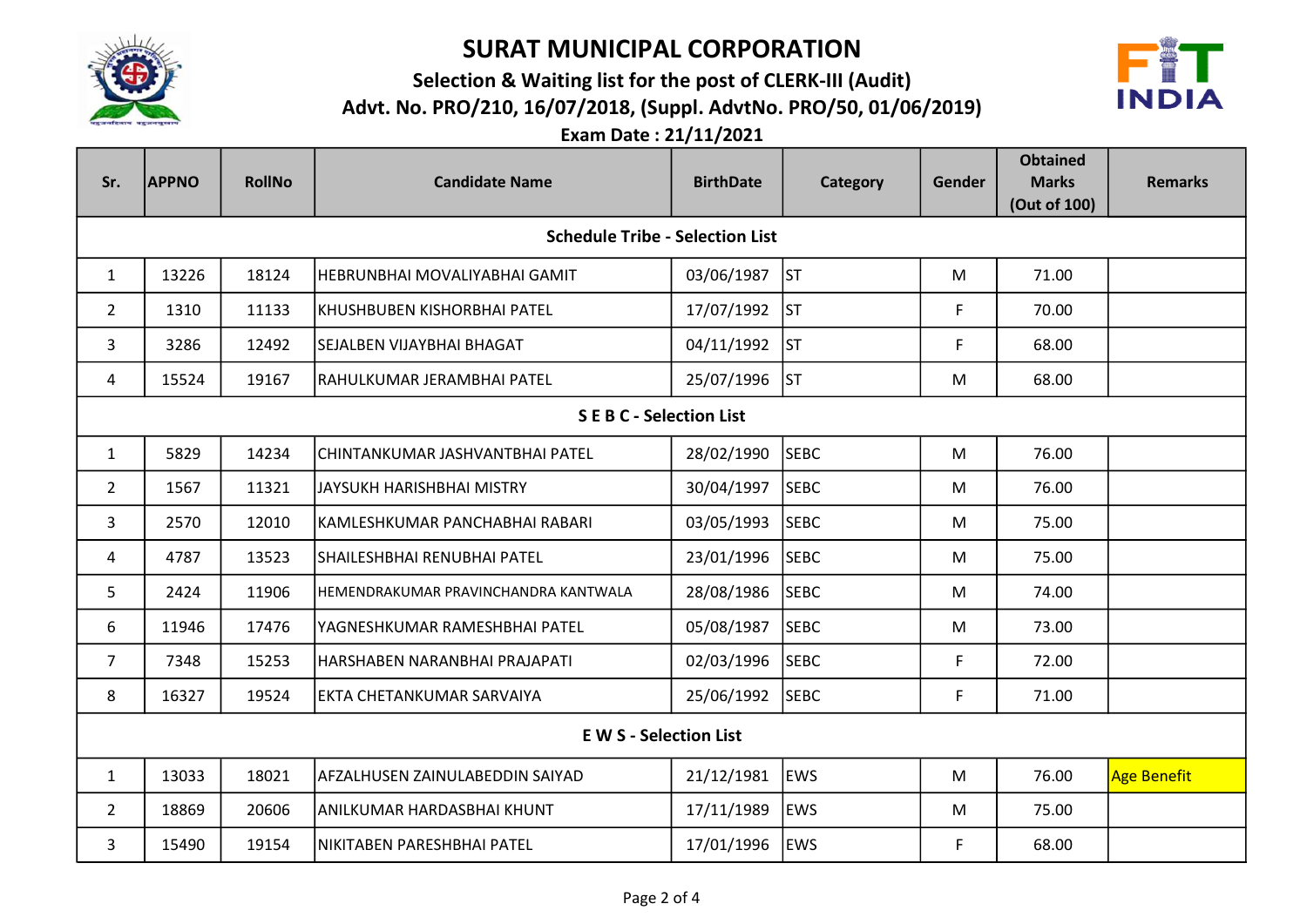

### Selection & Waiting list for the post of CLERK-III (Audit) Advt. No. PRO/210, 16/07/2018, (Suppl. AdvtNo. PRO/50, 01/06/2019)



| Sr.                 | <b>APPNO</b> | <b>RollNo</b> | <b>Candidate Name</b>                              | <b>BirthDate</b> | <b>Category</b> | Gender      | <b>Obtained</b><br><b>Marks</b> | <b>Remarks</b> |  |
|---------------------|--------------|---------------|----------------------------------------------------|------------------|-----------------|-------------|---------------------------------|----------------|--|
|                     |              |               |                                                    |                  |                 |             | (Out of 100)                    |                |  |
| <b>Waiting List</b> |              |               |                                                    |                  |                 |             |                                 |                |  |
| $\mathbf{1}$        | 6432         | 14636         | KUNALKUMAR DILIPSINH DESAI                         | 03/06/1992       | General         | M           | 76.00                           |                |  |
| $\overline{2}$      | 7036         | 15050         | <b>TANVI KALPESH DHONDE</b>                        | 27/01/1992       | General         | F           | 75.00                           |                |  |
| 3                   | 13973        | 18453         | JITENDRA JAYANTIBHAI VEKARIYA                      | 01/02/1992       | General         | M           | 75.00                           |                |  |
| 4                   | 2911         | 12241         | SANDIP BHARATBHAI PATEL                            | 20/01/1993       | <b>EWS</b>      | M           | 75.00                           |                |  |
| 5                   | 1619         | 11351         | ALPESHKUMAR RAJENDRABHAI NIKAM                     | 27/11/1993       | General         | M           | 75.00                           |                |  |
| 6                   | 3047         | 12334         | KAJALBEN ANANDBHAI GOHIL                           | 08/12/1995       | lsc             | F           | 75.00                           |                |  |
| $\overline{7}$      | 9187         | 16406         | RADHIKABEN KARSHANBHAI CHAVDA                      | 18/02/1998       | General         | F           | 75.00                           |                |  |
| 8                   | 1095         | 10982         | MEGHANAKUMARI MANHARBHAI CHAUHAN                   | 03/06/1998       | lsc             | $\mathsf F$ | 75.00                           |                |  |
| 9                   | 14286        | 18607         | HINAL JAGDISHKUMAR PATEL                           | 23/04/1999       | General         | F           | 75.00                           |                |  |
| 10                  | 12907        | 17950         | DIVYESHKUMAR PRAKASHCHANDRA JARIWALA<br>(MS-88278) | 22/06/1984       | General         | M           | 74.00                           |                |  |
| 11                  | 5850         | 14247         | PIYUSH GOBARBHAI RAKHOLIYA                         | 03/04/1992       | <b>EWS</b>      | M           | 74.00                           |                |  |
| 12                  | 17055        | 19848         | SANDIPKUMAR RAVJIBHAI TALAVIYA                     | 16/07/1994       | <b>EWS</b>      | ${\sf M}$   | 74.00                           |                |  |
| 13                  | 13952        | 18440         | <b>BEHZAD YAZDI GANDHI</b>                         | 19/11/1994       | General         | M           | 74.00                           |                |  |
| 14                  | 4020         | 13006         | VASIM NOOR MOHAMMAD SHAIKH                         | 23/12/1994       | General         | M           | 74.00                           |                |  |
| 15                  | 9226         | 16433         | MITALIBEN HASMUKHBHAI PATEL                        | 31/07/1995       | General         | F           | 74.00                           |                |  |
| 16                  | 1094         | 10981         | MITALI MANHARBHAI CHAUHAN                          | 27/05/1996       | lsc             | F           | 74.00                           |                |  |
| 17                  | 375          | 10487         | AMI PIYUSHKUMAR PANDYA<br>(Denendent MS-40683)     | 06/08/1996       | General         | F           | 74.00                           |                |  |
| 18                  | 512          | 10574         | KARTIKKUMAR CHHIMKABHAI PATEL                      | 24/05/1985       | General         | M           | 73.00                           |                |  |